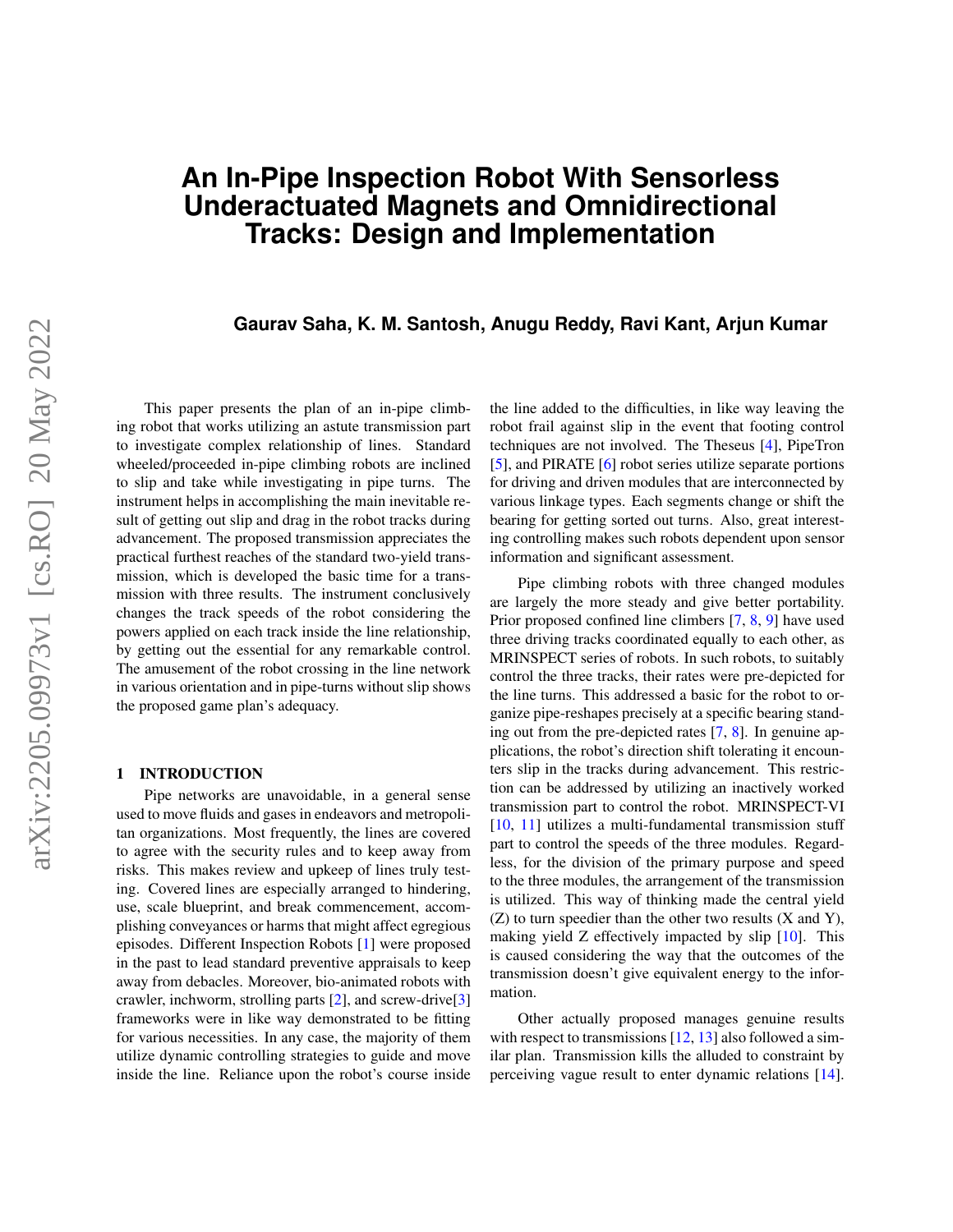In the envisioned plan every one of the three results are equivalently impacted by the data. This contributes for the robot to crash slip and drag toward any way of the robot during its turn of events. Also, the transmission part in the line climber upgrades the solace by reducing the reliance on the strong controls to go through the line affiliations. The framework precisely moves power and speed from a solitary obligation to the robot's three tracks through complex stuff trains, considering the stacks experienced by each track independently.

## 2 DESIGN

A fanciful nonagon focal packaging of the robot houses three modules circumferentially 120<sup>°</sup> segregated from one another. The transmission organized inside the focal occasion of the robot drives the three tracks by its driving sprockets through. slant outfits, that are connected with yields. The coordinated perspective on the instrument and is clear in the subsequent subsection. Every module houses a track and has openings for the four linkages to slide. The modules are pushed radially outwards with the assistance of direct springs mounted on the linkages (or shafts) i.e., the springs between the modules and the robot body. The fitting is a reference structure that restricts the advancement of the modules past OK endpoints. Right when the robot is sent inside the line, the spring-stacked tracks go through withdrew avoidance and presses against the line's inner dividers. It gives the principal footing to the robot to move. Every module in the robot can in like way pack unevenly, point by point in part. The tracks, obliged on the modules, are squeezed against the internal dividers of the line which give the huge equilibrium to the robot to move. There is a driving sprocket that changes over the rotational advancement from the eventual outcome of to translatory improvement for the robot. The divider squashing structure contains 4 direct linkages for the three modules in general. The modules have openings through which the straight linkages (or shafts) pass. They permit the advancement of the modules in the twisting headings from the turn of the robot.



#### 2.1 Transmission

The transmission is the major constituent of the proposed robot. The instrument contains a solitary information, three transmissions, three two-input open transmissions and three results. The transmission's analysis is organized at the focal turn of the robot body. The three are composed consistently around the information, with a position of 120◦ between any two. The are fitted radially in the middle. The single result of development the three results of the .Includes gear parts, for example, ring gears, slant cog wheels and side machine gear-piece wheels, while join ring gears, slant cog wheels and side pinion wheels. The side machine gear-piece wheels ofis agreed with their nearby side pinion wheels of, to move the power and speed from to it's bordering. The information of the worm gear give advancement to simuntaneously. Every two-yield transmission then, at that point, exchange got advancement to its lining two-input transmissions , reliant upon the heap conditions experienced by its different side pinion wheels. The improvement got by the side pinion wheels of additional makes an interpretation of them to the three results. The six transmissions and work together to unravel improvement from the obligation to the three results. Right when experience various loads, the side pinion wheels in exchanges various loads to the side pinion wheels of. Under this condition, makes a comprehension of transmission speed to its bordering.

Precisely when experience equivalent weight or no stack, all of the side pinion wheels experience a tantamount weight making them turn at a relative speed and power. As fanned out, every one of the results share indistinguishable energy with the data. Furthermore, the results in like way share unclear energy with one another. This outcomes in the differentiation in loads in one of the results obliging an equivalent impact on the other two results that are undisturbed. The results work with indistinguishable paces when there is no heap or similar weight returning again to the results in general. The part works its results with transmission speed when the results are under changed loads. Precisely when one of the results is working at a substitute speed while the other two results are encountering tantamount weight, then, at that point, the two results with similar loads will work with indistinguishable paces. The part anticipated the robot, pushes its the three tracks with undefined velocities while moving inside a straight line. In any case, while moving inside the line twists, the transmission changes the track speed of the robot with a definitive objective that the track setting out to all parts of the more extended distance turns quicker than the track setting out to all parts of the more limited distance. Insinuate [\[9,](#page-4-8) [15\]](#page-5-4) for extra figures, graphs and information.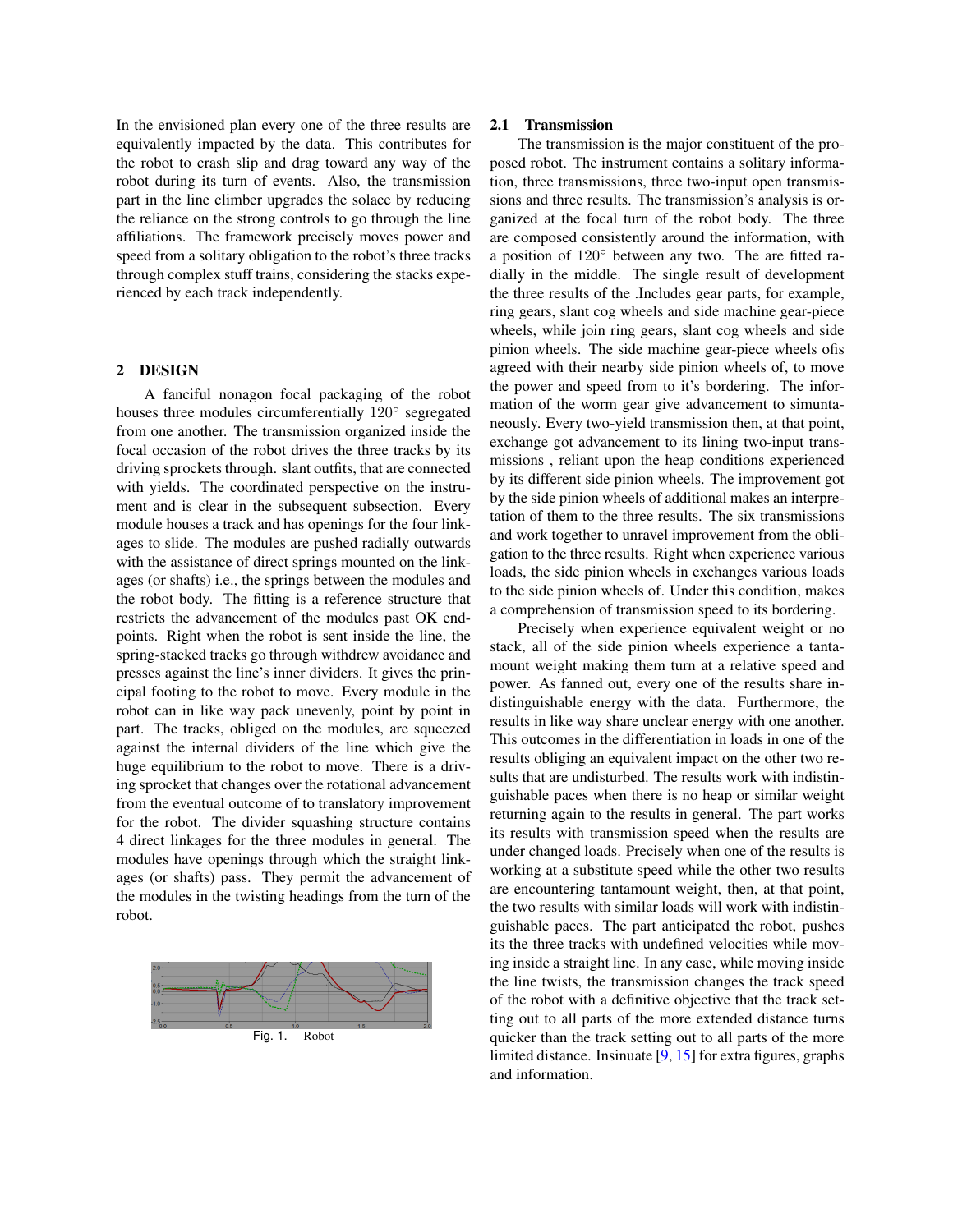## 3 MATHEMATICAL MODELING OF THE ROBT 3.1 Design Optimisation

The kinematic plot shows the openness of the affiliations and joints of the instrument. The transmission's kinematic and dynamic conditions are organized utilizing the bond diagram model. The information accurate speed from the engine is in like manner gave to the three ring gear-tooth wheels of the two-yield transmissions as. They turn at indistinguishable accurate speeds and with practically identical power for example times is the stuff degree of the obligation to the ring gears. Besides, a twoyield transmission organizes that the specific speed of its ring gear is the standard each period of the sassy speeds of its two side pinion wheels. These two side stuff tooth wheels can turn at various rates while remaining mindful of indistinguishable power [\[16\]](#page-5-5).

<span id="page-2-0"></span>
$$
f = 12\mu kx,\tag{1}
$$

From the bond diagram model, we can construe that the three ring gears turns at indistinguishable accurate speeds and with practically identical power for example times the information running speed, occasions the information power, is the stuff degree of the obligation to the ring gears. Additionally, in a two-yield transmission, the specific speed of its ring gear is the conventional all of great importance of the sassy speeds of its two side pinion wheels. These two side machine gear-piece wheels can turn at various rates while remaining mindful of indistinguishable power [\[14\]](#page-5-3).The challenging rates are then inferred their side machine gear-piece wheels. Side machine gear-piece wheels are connected with a definitive objective that they don't have any broad improvement between the pinion wheels of a tantamount pair, i.e., precise speeds of side pinion wheels of an equivalent pair is generally indistinguishable. Subbing in [\(1\)](#page-2-0). Essentially, the result accurate speeds. The result to side stuff affiliation is diverged from accomplish the sprightly speed condition for the obligation to the results. The daring rates of the ring pinion wheels to the side machine gear-piece wheels, we accomplish an association among data and side geartooth wheels. Also, the outcome exact not entirely settled from the paces of the singular ring cog wheels to get an outcome to side stuff association. Comparing both the relations, we accomplish the exact speed condition for the commitment to the outcomes. where is the specific speed of the information is the stuff degree of the ring cog wheels to the result, while smart speeds of the result. The individual accurate speeds of the side stuff tooth wheels. Subsequently, the result accurate speeds are subject to the information running speed  $(\omega_u)$  and the side stuff yields. In the mean time, the powers of the ring gears is how much the powers of their seeing side pinion wheels. Like careful speed relationship for obligation to yields, by differentiating the ring pinion wheels with side pinion wheels relationship with the result to the ring gear affiliation, a relationship between yield powers is acquired.

$$
TE = mg - 12\mu(k.x)
$$
 (2)

where is the specific speed of the information is the stuff degree of the ring cog wheels to the results, while and are running paces of the result. Yields are the individual accurate speeds of the side stuff tooth wheels. Thusly, the result accurate speeds are reliant upon the information buoyant speed and the side stuff yields. In the mean time, the powers of the ring gears is how much the powers of their seeing side pinion wheels. Like precise speed relationship for obligation to yields, by differentiating the ring pinion wheels with side pinion wheels relationship with the result to the ring gear affiliation, a relationship between yield powers to the information power is obtained.

<span id="page-2-1"></span>
$$
N.C = 0 \tag{3}
$$

<span id="page-2-2"></span>
$$
\tau = TE.r \tag{4}
$$

Conditions [\(3\)](#page-2-1) and [\(4\)](#page-2-2) presents the interest of the transmission to give equivalent advancement attributes in every one of the three results that encounters indistinguishable loads or when left unconstrained. Regardless, when the stuff parts experience a deterrent across an intersection point, the dapper rate and the power changes relying on the outside resistive power. The result speed of the transmission results are similar to the speed of the driving module sprockets.Therefore, the result speeds of the transmission are changed more than into track speeds. The information speed for the robot is, in this manner making a comprehension of to the results under practically identical stacking conditions. The sprocket broadness is steady for the three tracks in general. Ho Moon Kim et al. [\[11\]](#page-5-0), in their paper proposed a procedure for working out the particular speeds of the three tracks inside pipe turns. Enduring that the robot enters the pipeline with the arrangement showed is the characteristic of the line turn, R is the expansiveness of musical development of the line twist and r is the extent of the line. Additionally, the speeds for their particular tracks B and C are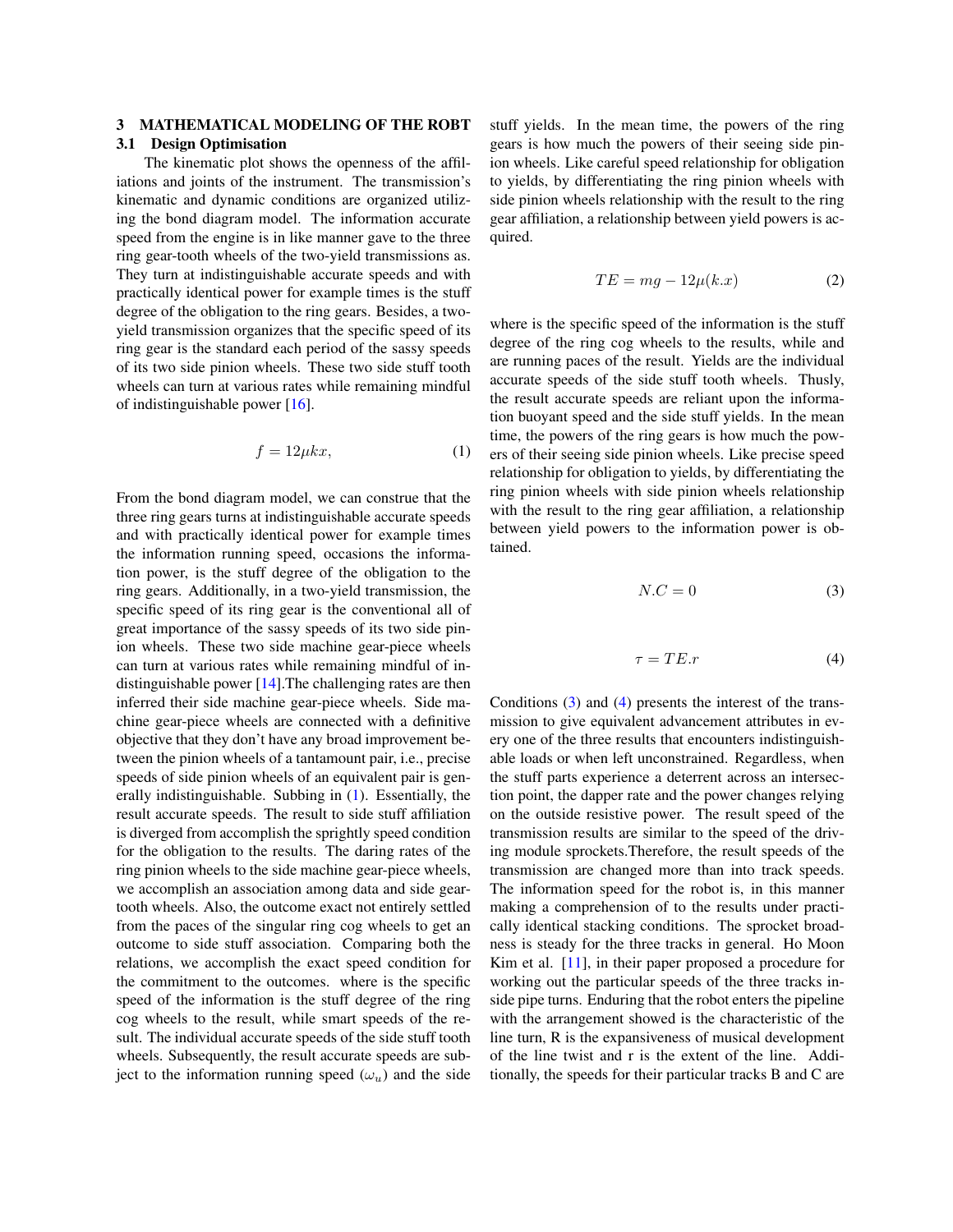gotten. The robot is embedded at various heading of the modules concerning OD. The changed paces for the not permanently set up for wind pipes in headings.

$$
\tau = 0.38N - m \tag{5}
$$

## 3.2 Constraints

The straight springs in the module gives robot the adaptability to arrange turns with basically no issue. The most ideal strain in every module is 16mm. There are extra versatilities in the module openings, with the true that topsy turvy pressure is conceivable. This assists the robot with conquering obstacles and peculiarities in the line network that it might inspect veritable applications. The front consummation of the module is compacted totally anyway the back is in its most important extended state conceivable inside the line. The most silly unbalanced pressure permitted in a solitary module of the robot. In this way,  $\phi$  is the best point the module can pack unevenly. Imply [\[9,](#page-4-8) [15\]](#page-5-4) for extra figures, outlines and information.



#### 4 SIMULATIONS

Redirections were coordinated to look at and support the improvement furthest reaches of the robot in different line affiliations. A tantamount will give us more experiences into the parts and direct of the made robot in genuine testing conditions. From this point forward, multi-body dynamic spreads was acted by changing over the course of action limits into an upgraded reenactment model. To diminish how much moving parts in the model and to diminish the computational weight, the tracks were altered into roller wheels. Every module houses three roller wheels in the improved model. Along these lines, the contact fix given by the tracks to the line dividers are decreased from 10 contact districts to 3 contact areas for every module. As far as possible prefer the track speeds and the module strain for each track A,B and C were dissected. Increases were performed by embedding the robot in three unquestionable headings of the module in both the straight lines and line turns. The robot is rehashed inside a line network organized by ASME B16.9 standard NPS 11 and plan 40. The redirections were composed for four assessment conditions in the line network containing Vertical locale, Elbow area, Horizontal piece and the U-part for various heading of the robot. The through and through distance of the line structure. The distance went by the robot in not permanently set up from point of combination of the robot body and the track's single distance still hanging out there from the middle roller wheel mounted in every module. Thusly, we get the out and out robot's direction, by eliminating the robot's length.The robot's way in vertical climbing and the last level locale is surveyed by deducting from their solitary piece length. The data of the is given a solid neat speed and improvement of the robot including the track speeds are considered in the reenactment.

In the upward piece and level area, the robot follows a straight way. Consequently, the tracks experience indistinguishable loads on every one of the three modules in both the examinations. Subsequently, the transmission gives indistinguishable speeds to the three tracks in general, like the robot's conventional speed. The saw track speeds in the redirection for the heading. Accordingly, every one of the qualities stand out from the hypothetical outcomes with a level out rate bungle (APE). This mistake surveys the genuine extent of deviation from the theoretical worth [\[17\]](#page-5-6). To put together a key length of in vertical climbing, the robot anticipates that 0 should 9 seconds. the robot's capacity to climb the line facing gravity. Beginning the robot moves a distance of 350 mm in the boss even locale. In the more unassuming level piece of distance. In the elbow district, the robot moves at a steady distance to the place of assembly of bend of the line. The system changes the result paces of the tracks as shown by the parcel from the place of assembly of condition of the line. In all of the three headings of the robot, the external module tracks goes quicker to travel a more widened distance, while the interior module tracks turns even more postponed to set out to all parts of the most limited distance than the scope of twist of the line bend. In pipe reshapes, the diversion speeds of each track is displayed at the midpoint of seperately to brutal the saw track speeds without changes. The approximated speeds of each track is then stood apart from their particular theoretical rates with track down the all around rate bungle (APE).

For the course, the external modules (B and C) move at a normal speed of, while the interior module (A) move at a standard speed of 33.62mm/sec. These qualities interface with the hypothetical attributes. Also, the track speeds arranges with the ordinary worth of the expansion results. Moreover, the track speed an inspiration, diverge from the multiplication results with an APE of 2.5%. Toward every way of both the straight and turn locales, the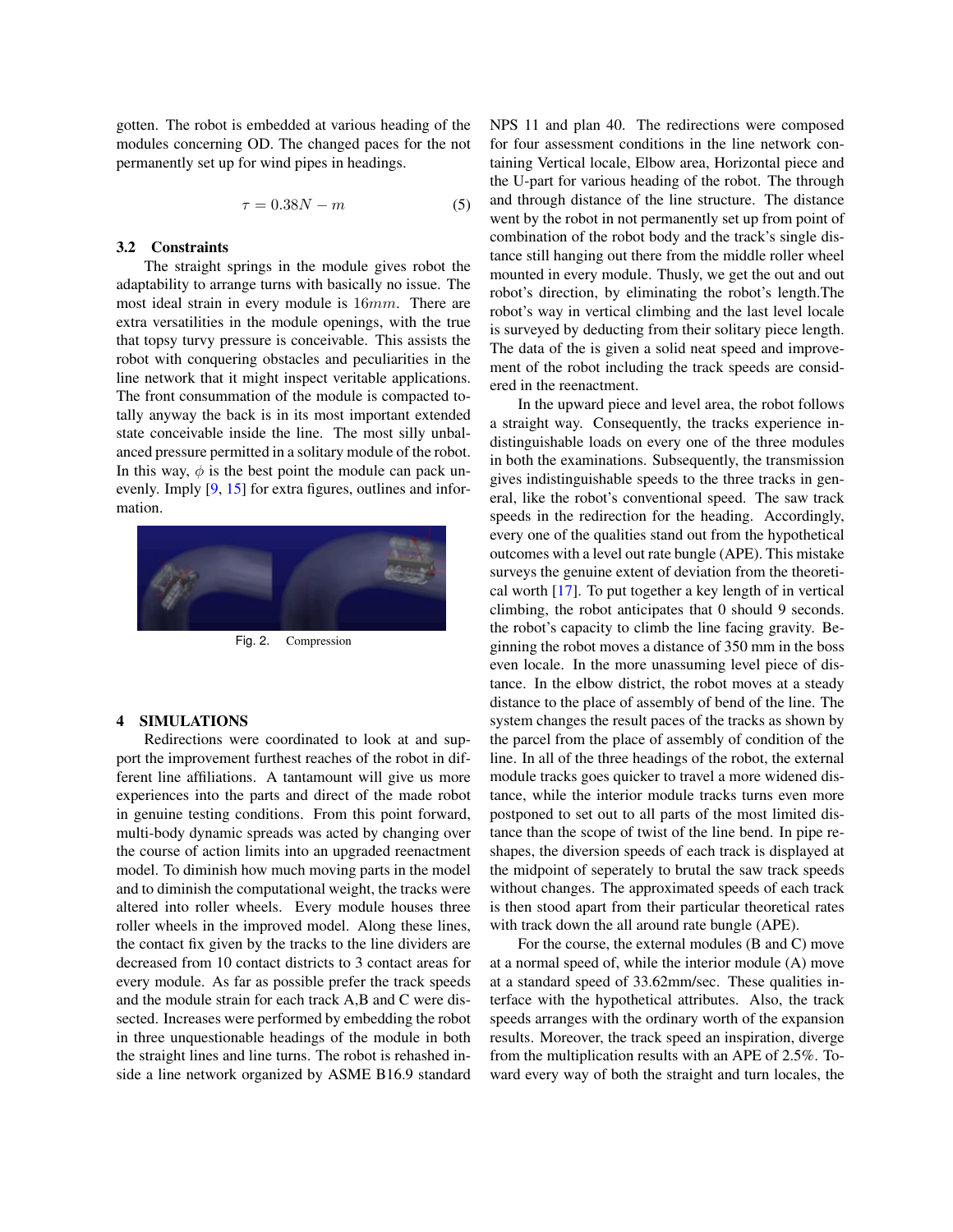blunder respect is inconceivably irrelevant and they can be credited because of outside factors in clear conditions like crumbling. Accordingly, insignificant speed changes happens in the multiplication plot. From 9 to 24 seconds, the robot puts together the elbow area of distance, while it requires 59 seconds to go in the U-segment. The robot's capacity to investigate in pipe-turns. for shows that the external modules (B and C) move at the speed degree while the inside module (A) move in a speed degree. These attributes exist in the theoretical qualities. Also, the track speeds an inspiration, exist in the reenactment results. The speed range alluded to from the redirection is taken from the base to the most over the top summits of rates for each plots. Insinuate  $[9, 15]$  $[9, 15]$  $[9, 15]$  for extra figures, charts and information.

The expansion results for the track speeds in various headings, coordinates with the hypothetical outcomes got in locale. It is seen from the reenactment that in 60 seconds, the robot investigates all through the line network dependably at the embedded bearing. The outcome interface with the theoretical computation. This supports that the transmission disposes of slip and drag in the tracks of the line climber all over with no improvement misfortunes. In the proliferation, the robot is seen with no slip and drag all over, which further effects in lessened pressure impact on the robot and expanded advancement perfection. The track in the modules catch to the internal mass of the line to give balance during advancement. The springs are at first pre-stacked by a strain in all of the three modules similarly when embedded in the upward line area. In straight lines, the robot moves at the essential pre-stacked spring length. The distortion length increments by 1.5 mm for within and the external modules when the robot is moving close to elbow area and U-segment. This deformity clarifies the lengthy adaptability contemplated the modules to go through the creating cross-part of the line broadness in the twists during improvement.

## 5 CONCLUSION

The robot is given the brilliant transmission to control the robot unequivocally with no exceptional controls. The transmission has an undefined result to join energy, whose show is totally similar to the comfort of the standard two result transmission. The age results support strong crossing point of stunning line networks with twists of up to 180° in various headings without slip. Taking on the transmission part in the robot accomplishes the sharp postponed result of getting out the slip and drag all over of the robot during the turn of events. At the present, we are empowering a model to perform explores the proposed plan.

## **REFERENCES**

- <span id="page-4-0"></span>[1] Han, M., Zhou, J., Chen, X., and Li, L., 2016, "Analysis of in-pipe inspection robot structure design," In 2nd Workshop on Advanced Research and Technology in Industry Applications (WARTIA 2016), pp. 989–993.
- <span id="page-4-1"></span>[2] Choi, H. R., and Roh, S.-g., 2007, "In-pipe robot with active steering capability for moving inside of pipelines," In *Bioinspiration and Robotics Walking and Climbing Robots*. IntechOpen.
- <span id="page-4-2"></span>[3] Jalal, A., Kant, R., Kumar, A., and Kumar, V., 2022, "Pipe climbing robot," *arXiv preprint arXiv:2201.07865*.
- <span id="page-4-3"></span>[4] Fujun, H., Lingcong, Z., Xiuwei, L., and Huaiyu, Z., 2013, "Modeling and simulating pgzx-1 pipe climbing robot with adams," *Mechanical Science and Technology for Aerospace Engineering,* 32(8), pp. 1182–1185.
- <span id="page-4-4"></span>[5] Debenest, P., Guarnieri, M., and Hirose, S., 2014, "Pipetron series-robots for pipe inspection," In Proceedings of the 2014 3rd international conference on applied robotics for the power industry, IEEE, pp. 1–6.
- <span id="page-4-5"></span>[6] Dertien, E., Foumashi, M. M., Pulles, K., and Stramigioli, S., 2014, "Design of a robot for in-pipe inspection using omnidirectional wheels and active stabilization," In 2014 IEEE International Conference on Robotics and Automation (ICRA), IEEE, pp. 5121–5126.
- <span id="page-4-6"></span>[7] Vadapalli, R., Suryavanshi, K., Vucha, R., Sarkar, A., and Krishna, K. M., 2019, "Modular pipe climber," In *Proceedings of the Advances in Robotics 2019*. pp. 1–6.
- <span id="page-4-7"></span>[8] Suryavanshi, K., Vadapalli, R., Vucha, R., Sarkar, A., and Krishna, K. M., 2020, "Omnidirectional tractable three module robot," In 2020 IEEE International Conference on Robotics and Automation (ICRA), IEEE, pp. 9316–9321.
- <span id="page-4-8"></span>[9] Vadapalli, R., Agarwal, S., Kumar, V., Suryavanshi, K., Nagamanikandan, G., and Krishna, K. M., 2021, "Modular pipe climber iii with three-output open differential," In 2021 IEEE/RSJ International Conference on Intelligent Robots and Systems (IROS), IEEE, pp. 2473–2478.
- <span id="page-4-9"></span>[10] Kim, H. M., Choi, Y. S., Lee, Y. G., and Choi, H. R., 2016, "Novel mechanism for in-pipe robot based on a multiaxial differential gear mechanism," *IEEE/ASME Transactions on Mechatronics,* 22(1), pp. 227–235.